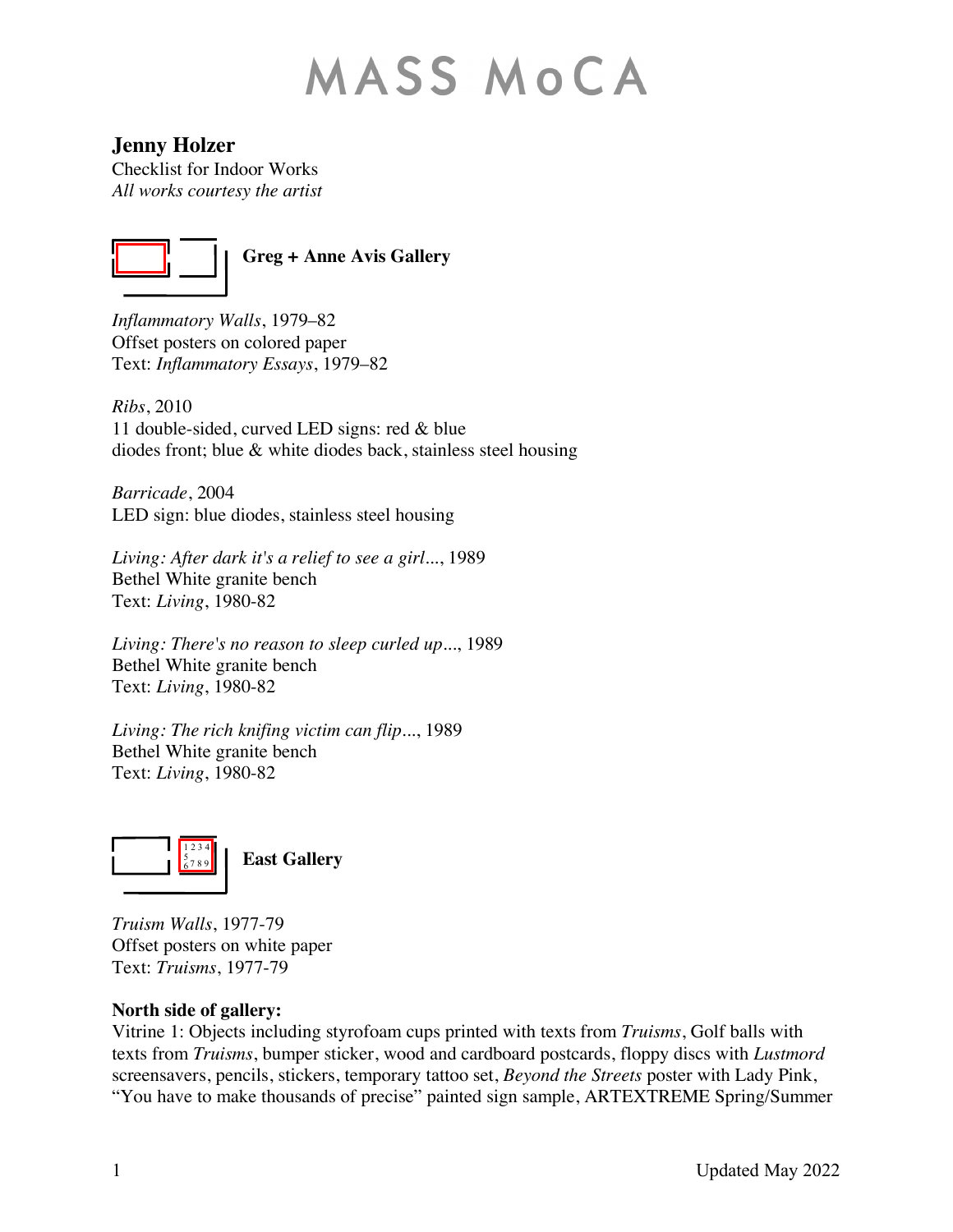# MASS MOCA

1986, Art in America New York Gallery pamphlet January 1990, Centro Cultural Banco do Brasil 1999 announcement, Sign on a truck postcard Vitrine 2: Objects including *Lustmord* puzzles, leather box, human bones, silver bands, silver rings, silver bracelets, book with bookplate with text from *Truisms*

Vitrine 3: Clothing including t-shirts, hats, baby onesie, shoes, facemask and photograph of Nirvana

Vitrine 4: Preparatory drawing for stone Living bench, skateboards, and photographs of stone benches installed in Doris C. Freedman Plaza, New York (1989)

#### **South side of gallery:**

Vitrine 5: Condoms printed with *Truisms* and words from *Leaves of Grass* by Walt Whitman

Vitrine 6: Copies of *Süddeutsche Zeitung Magazin*, No. 46 (November 19, 1993)

Vitrine 7: Blankets, dishes, and spoons

Vitrine 8: IT IS GUNS, EXPOSE, PROTECT & WASH, and YOU VOTE photographs (2018- 2019, 2020)

Vitrine 9: LET ME STAND bandanas and IN MEMORIAM projection photographs (2020)

# **Building 6, Third Floor: Near Light Well**

*Truisms: A lot of professionals are crackpots...*, 2001 Danby Imperial marble bench Text: *Truisms*, 1977-79

*Truisms: A single event...*, 1997 Danby Imperial marble bench Text: *Truisms*, 1977-79

# **Building 6, Third Floor: North Hall**

*Truisms: Abuse of power comes...*, *1987*  White Macael marble bench Text: *Truisms*, 1977-79

*Truisms: All things are delicately interconnected...*, 1987 White Macael marble bench Text: *Truisms*, 1977-79

# **Building 6, Second Floor: Near Light Well**

*Survival: The breakdown comes when...*, 1989